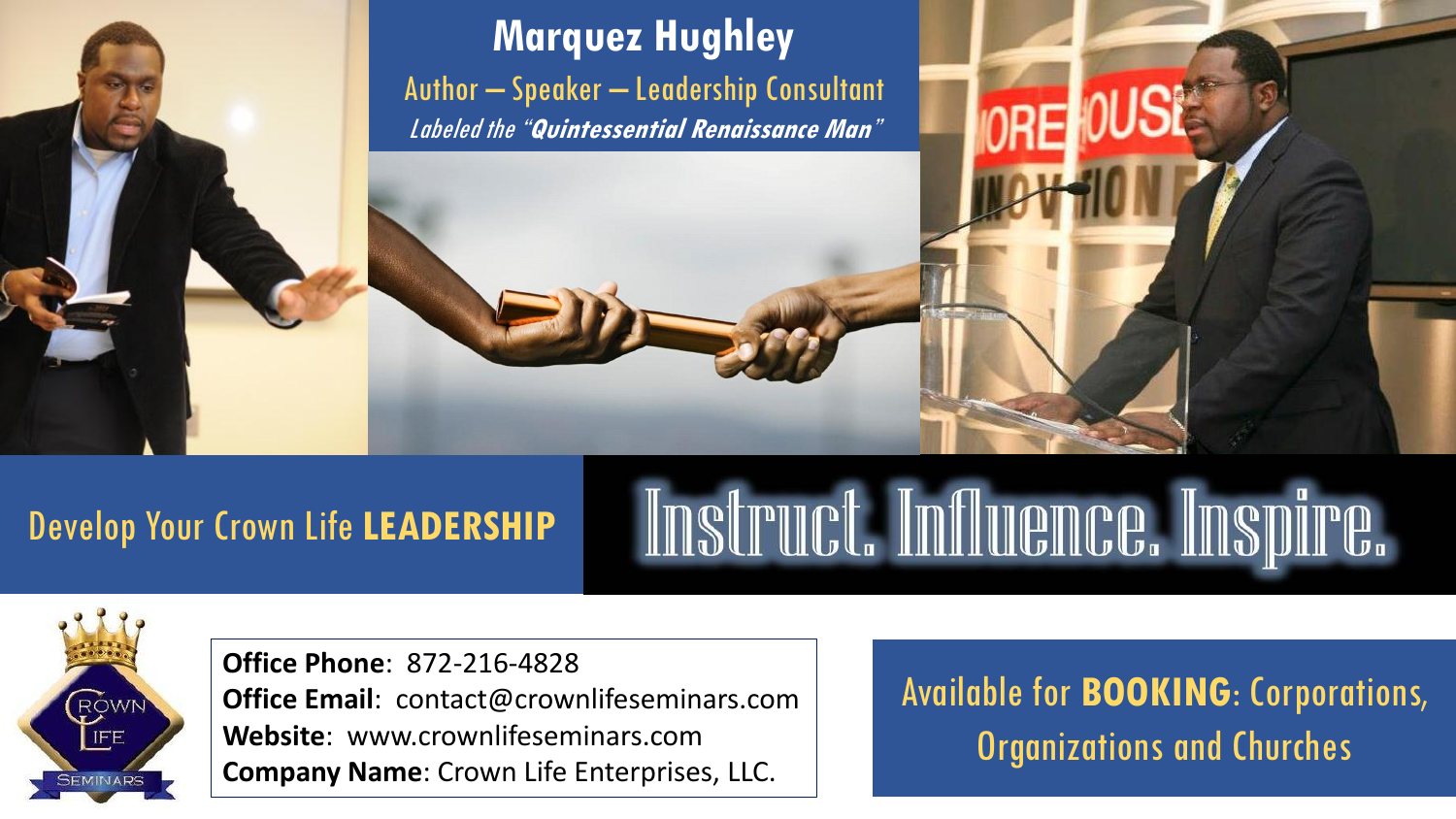## **About Marquez Hughley Mission Leadership Training Acclaimed Trainings**

**Marquez Hughley** is a U.S. Army veteran turned leadership expert. He has over 15 years experience in leadership development. He is an author, speaker, leadership consultant, strategist & licensed minister.

Marquez has 2 degrees: **B.A. in Finance** *(Cum Laude - Morehouse College);* and a **B.A. in Theology** *(Summa Cum Laude – S.T.W. School of* 

*Ministry)*



**Instruct –** We are tirelessly dedicated to providing sound & practical leadership instruction to every potential leader within our reach.

**Influence –** With all of the things in life that are constantly vying to influence us in one way or another; our goal is to provide the right type of influence, which is produced through our positive leadership example.

**Inspire –** We want nothing more than to deeply inspire your organization to achieve extraordinary results. Our ultimate goal is to develop quality leaders, using our Crown Life framework, around the world.

We provide a myriad of leadership development services, ranging from keynotes to training seminars. Our proven methodologies are tailored to build effective leadership capability within individuals across various industries and spectrums.

Our *Crown Life Leadership*  framework has been instrumental in transforming followers into 21<sup>st</sup> century agents of change.



"The 7 IN's of Leadership" "F.O.C.U.S."

"7 Things Every LEADER Should Know"

"Become Yourself"

"The Power of Vision"

## **Books by Marquez**